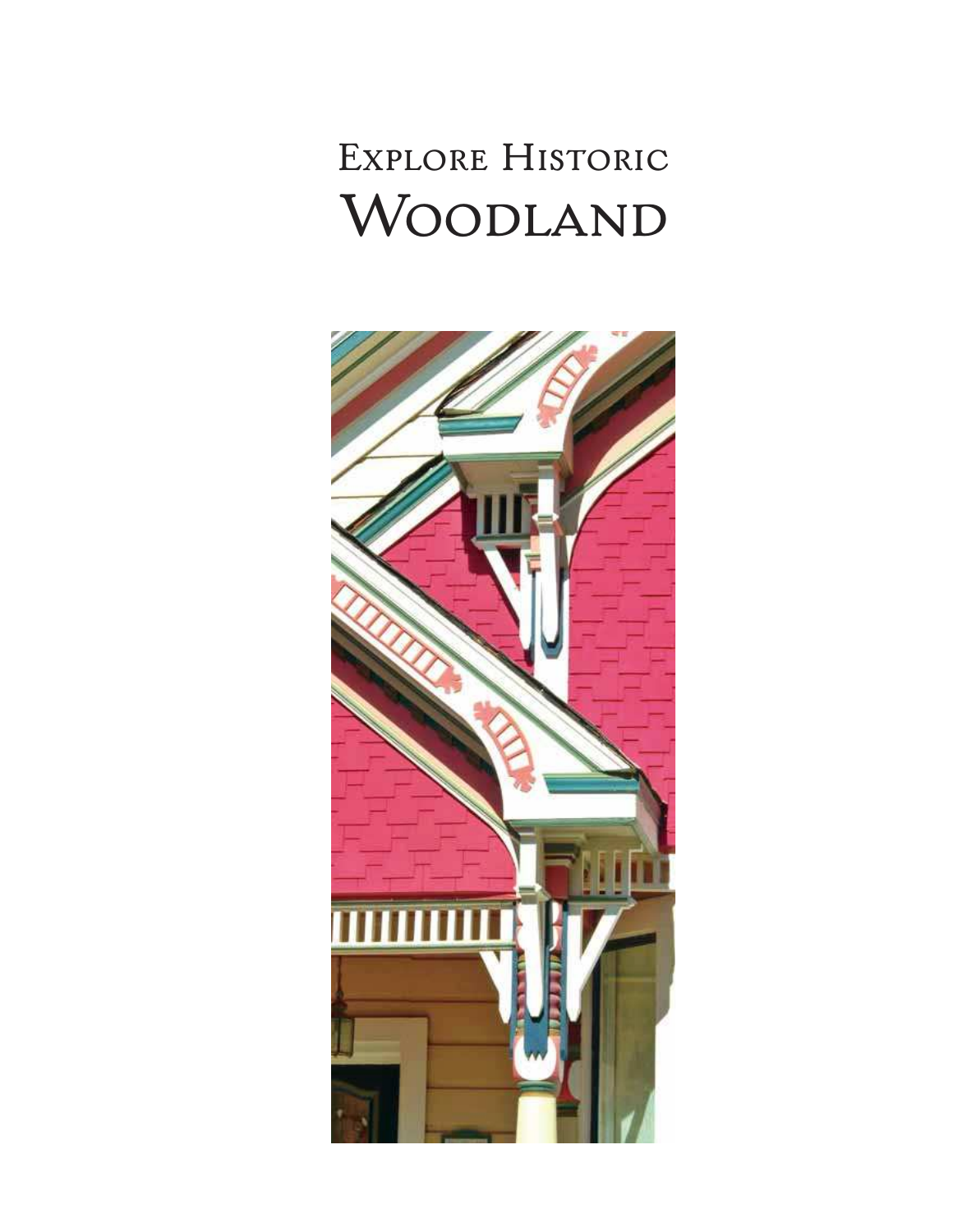## PROJECT TEAM

#### Project Manager & Principal Researcher

Ron Pinegar

#### Editor

David Wilkinson

#### **Design**

Ruth Santer

#### **Researchers**

Mike & Nancy Adams, Chris Campbell, Trina Camping & Mike Lewis, Kellie Casas, Carol Ishikawa, Dino Gay, Debbie Garbesi, John Hancock, Marjorie Hansen, Christian Laughlin, Heather McDonald, Tony Newman, Bob Orlins, Margaret Vicars, David Wilkinson, Amy Wilson, Seth Wurzel

#### Chief Photographer

Susan Bovey

#### Photographers

Martin Gonzales, Charlie McDonald, George Streng, Ted Vega; Daniel Garlock, technical support

#### Intern

Alan Whipple

#### Also Contributing

Members of 1975, 1989, and 1997 Walking Tour publication teams and 1992 Downtown Walking Tour publication team, Historical Preservation Commission Heritage Home writers

#### Special Thanks

Mel Russell and Renee Kawamura at Yolo County Archives, Roger Klemm, Larry Hatch, Sue Vannucci, Debra Gonella, Bill Hollingshead, Jack Potter, Bill Baldock, April Pinegar, Peggy Perazzo, Tom Stallard and all the home owners and property owners who shared their stories and preserve the legacy

Explore Historic Woodland is an updated and expanded version of the original self-guided walking tour that was prepared by the Woodland Historical Landmarks Advisory Committee in 1975 and updated and expanded by the City of Woodland Historical Preservation Commission in 1989 and 1997. The information in this booklet has been carefully researched and verified. If any information is found to be incorrect, please let the Commission know by calling (530) 661-5820. Any additional information relating to the architecture or history of the homes and other buildings would also be appreciated. All of the homes on this tour are private residences and are not open to the public.

This publication was partially funded by Woodland's "Stroll Through History" held each year the first Saturday following Labor Day. www.strollthroughhistory.com

Printed in Canada

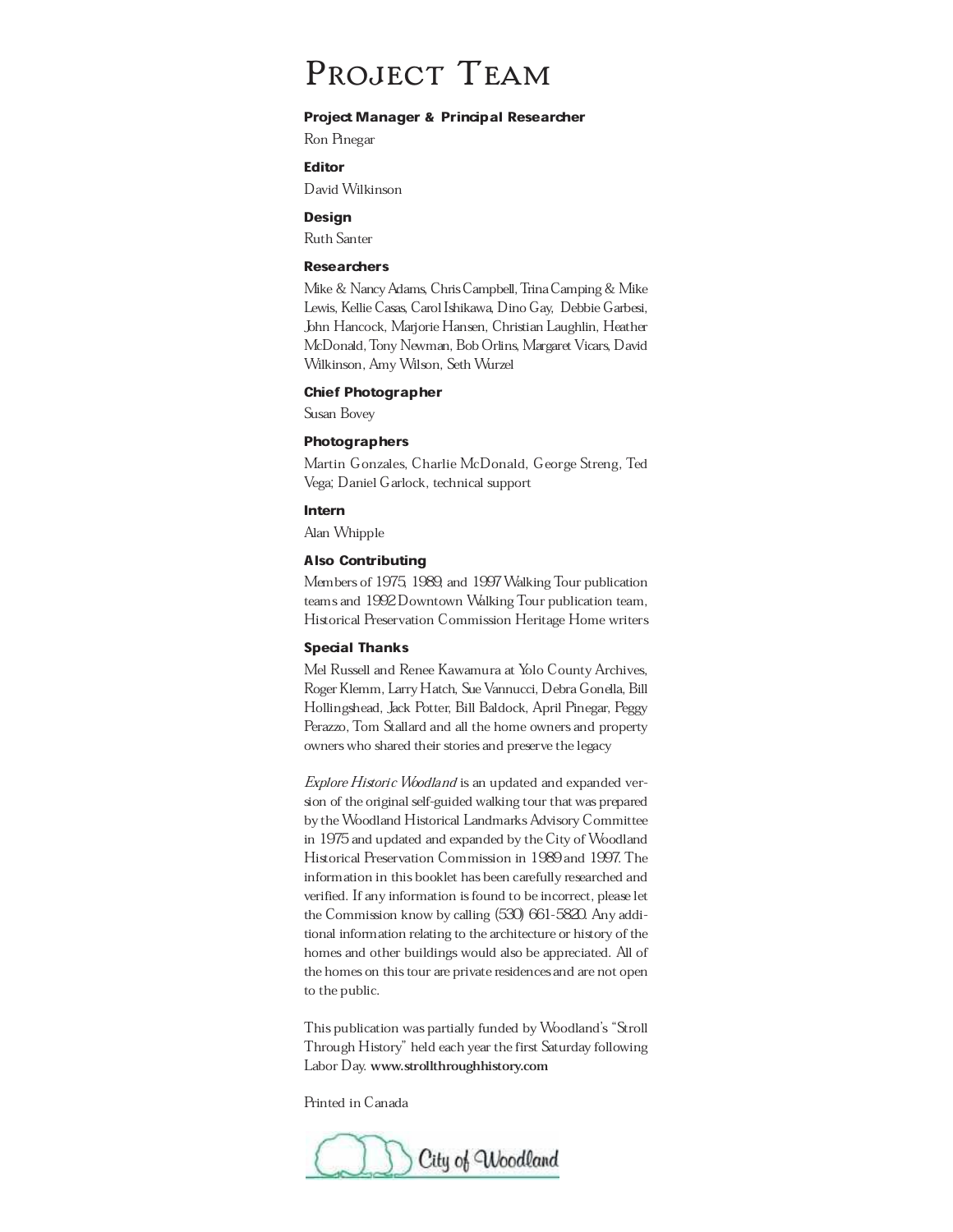### PUBLISHED BY

#### City of Woodland

Historical Preservation Commission Senior Planner Cindy Norris, Secretary Margaret Vicars, Chairperson Meta Bunsi Debbie Garbesi John Hancock

#### **City Council**

David Flory, Mayor Marlin "Skip" Davies, Vice-Mayor William Marble Jeff W. Monroe Art Pimentel

#### **Credits**

California's Architectural Frontiers, Kirker 1960 California Architect and Builder's Review 1879-1892 Crafting a Valley Jewel: Architects & Builders of Woodland, Wilkinson 2003 Downtown Woodland Walking Tour, Wilkinson, Pinegar, Carey, Potter 1992 Historic Homes Woodland, California Yolo County Historical Society 1971 History of Yolo County, Gregory 1913 History of Yolo County, Russell 1940 History of the State of California and Biographical Record of the Sacramento Valley, California, Guinn 1906 A Field Guide to American Houses, McAlester 1990 Illustrated History of Yolo County, De Pue 1879 Pacific Coast Commercial Record, 1889 Victorian Homes of Yolo County, Yolo County Historical Society 1968 Walking Tour of Historic Woodland, Woodland Historical Landmarks Advisory Committee 1975 Walking Tour of Historic Woodland, Woodland Historical Preservation Commission 1989, 1997 Western Shores Gazetteer, Sprague and Atwell 1870 Woodland: City of Trees, Walters 1995 Woodland Historical Resource Inventory Final Report and Volunteer Workbook 1981-1982 City of Woodland Woodland Historical Resources Inventory Of Redevelopment Area, January 1998 City of Woodland Woodland National Register Nomination for Downtown Historical District, July 1998, City of Woodland Woodland Historical Tour, Wirth 1971 Yolo County Land of Changing Patterns, Larkey and Walters 1987 The Mail of Woodland The Woodland Daily Democrat The Woodland Record U.S. Census 1860-1880 City of Woodland Assessment Records Yolo County Archives-Assessment Records and Maps, Directories, Photographs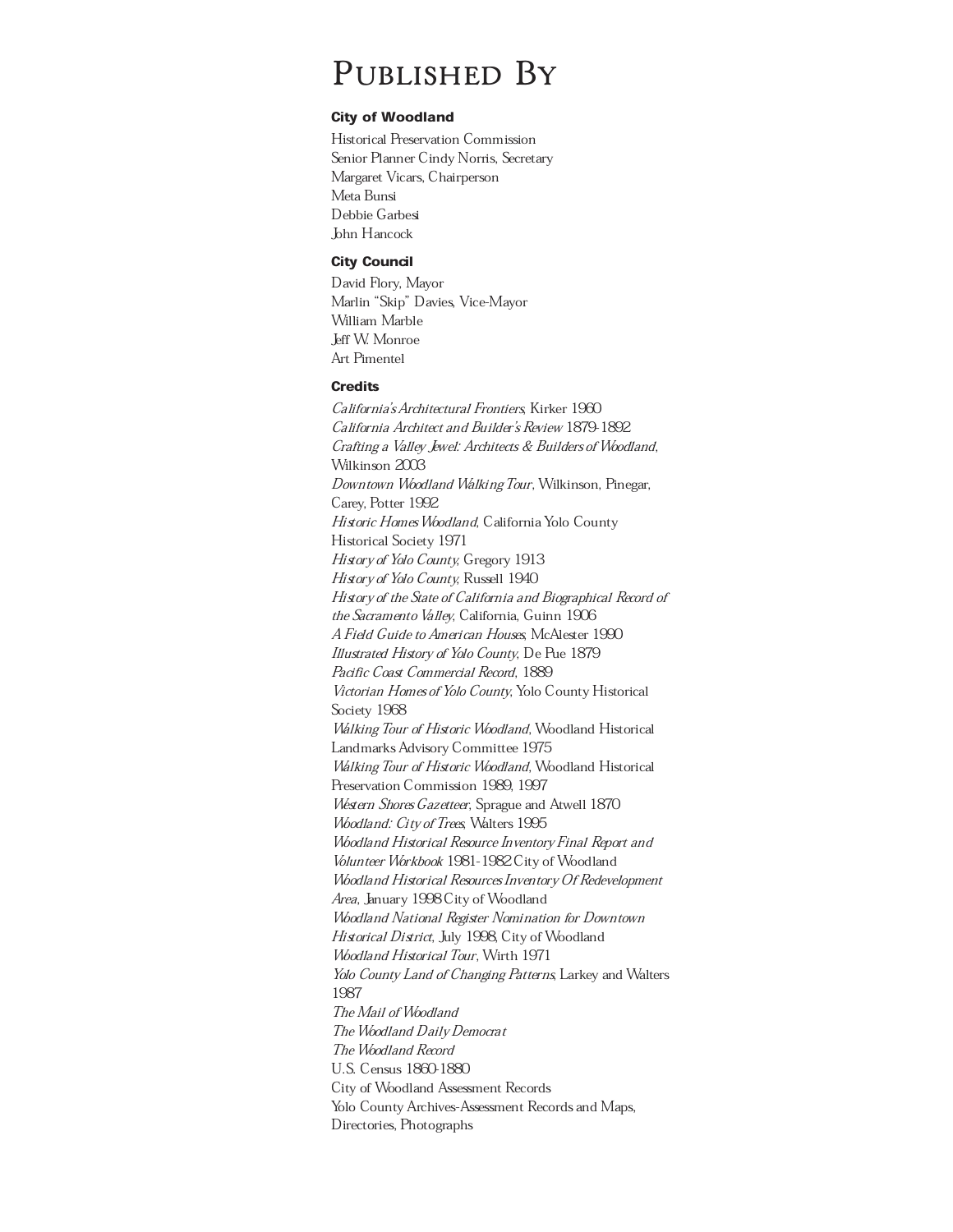